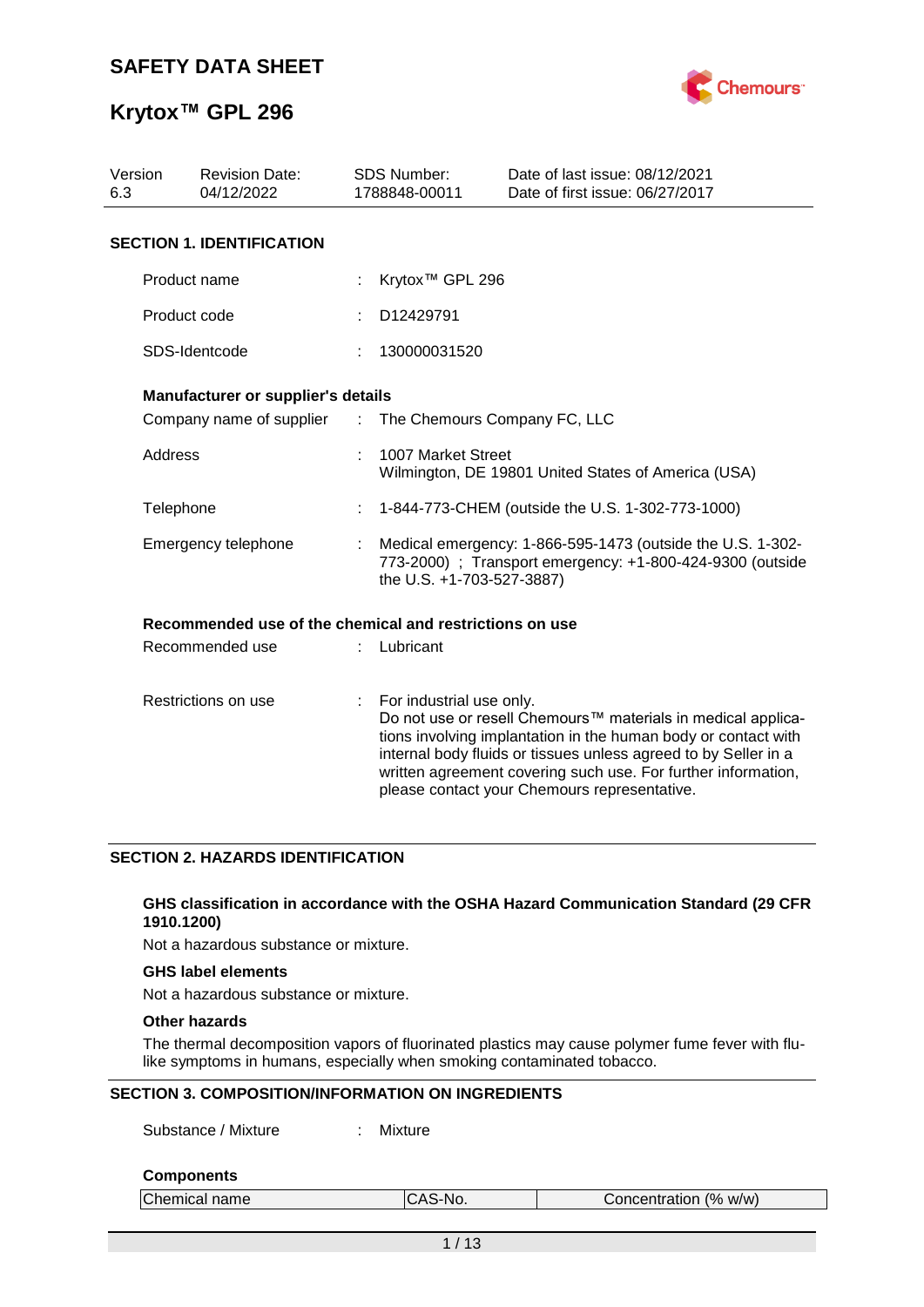

# **Krytox™ GPL 296**

| Version<br>6.3          | <b>Revision Date:</b><br>04/12/2022                               |                                                                                                                                                                                                                                                                         | <b>SDS Number:</b><br>1788848-00011                                                                                     |                                                                                       | Date of last issue: 08/12/2021<br>Date of first issue: 06/27/2017 |  |  |
|-------------------------|-------------------------------------------------------------------|-------------------------------------------------------------------------------------------------------------------------------------------------------------------------------------------------------------------------------------------------------------------------|-------------------------------------------------------------------------------------------------------------------------|---------------------------------------------------------------------------------------|-------------------------------------------------------------------|--|--|
|                         |                                                                   |                                                                                                                                                                                                                                                                         |                                                                                                                         |                                                                                       |                                                                   |  |  |
|                         | Sodium nitrite                                                    |                                                                                                                                                                                                                                                                         | 7632-00-0                                                                                                               |                                                                                       | $>= 1 - 5$                                                        |  |  |
|                         | Actual concentration is withheld as a trade secret                |                                                                                                                                                                                                                                                                         |                                                                                                                         |                                                                                       |                                                                   |  |  |
|                         |                                                                   |                                                                                                                                                                                                                                                                         |                                                                                                                         |                                                                                       |                                                                   |  |  |
|                         | <b>SECTION 4. FIRST AID MEASURES</b>                              |                                                                                                                                                                                                                                                                         |                                                                                                                         |                                                                                       |                                                                   |  |  |
|                         | If inhaled                                                        | t                                                                                                                                                                                                                                                                       | If inhaled, remove to fresh air.<br>Get medical attention if symptoms occur.                                            |                                                                                       |                                                                   |  |  |
| In case of skin contact |                                                                   |                                                                                                                                                                                                                                                                         |                                                                                                                         | Wash with water and soap as a precaution.<br>Get medical attention if symptoms occur. |                                                                   |  |  |
|                         | In case of eye contact                                            |                                                                                                                                                                                                                                                                         | Flush eyes with water as a precaution.                                                                                  | Get medical attention if irritation develops and persists.                            |                                                                   |  |  |
|                         | If swallowed                                                      |                                                                                                                                                                                                                                                                         | If swallowed, DO NOT induce vomiting.<br>Get medical attention if symptoms occur.<br>Rinse mouth thoroughly with water. |                                                                                       |                                                                   |  |  |
|                         | Most important symptoms<br>and effects, both acute and<br>delayed | Inhalation may provoke the following symptoms:<br>Irritation<br>Lung edema<br>Eye contact may provoke the following symptoms<br><b>Blurred vision</b><br><b>Discomfort</b><br>Lachrymation<br>Skin contact may provoke the following symptoms:<br>Irritation<br>Redness |                                                                                                                         |                                                                                       |                                                                   |  |  |
|                         | Protection of first-aiders                                        |                                                                                                                                                                                                                                                                         |                                                                                                                         |                                                                                       | No special precautions are necessary for first aid responders.    |  |  |
|                         | Notes to physician                                                |                                                                                                                                                                                                                                                                         | Treat symptomatically and supportively.                                                                                 |                                                                                       |                                                                   |  |  |

### **SECTION 5. FIRE-FIGHTING MEASURES**

| Suitable extinguishing media : Not applicable |    | Will not burn                                                                                                                                                                            |
|-----------------------------------------------|----|------------------------------------------------------------------------------------------------------------------------------------------------------------------------------------------|
| Unsuitable extinguishing<br>media             |    | : Not applicable<br>Will not burn                                                                                                                                                        |
| Specific hazards during fire<br>fighting      | ÷. | Exposure to combustion products may be a hazard to health.                                                                                                                               |
| Hazardous combustion prod- :<br>ucts          |    | Hydrogen fluoride<br>carbonyl fluoride<br>potentially toxic fluorinated compounds<br>aerosolized particulates<br>Carbon oxides<br>Metal oxides<br>Sulfur oxides<br>Nitrogen oxides (NOx) |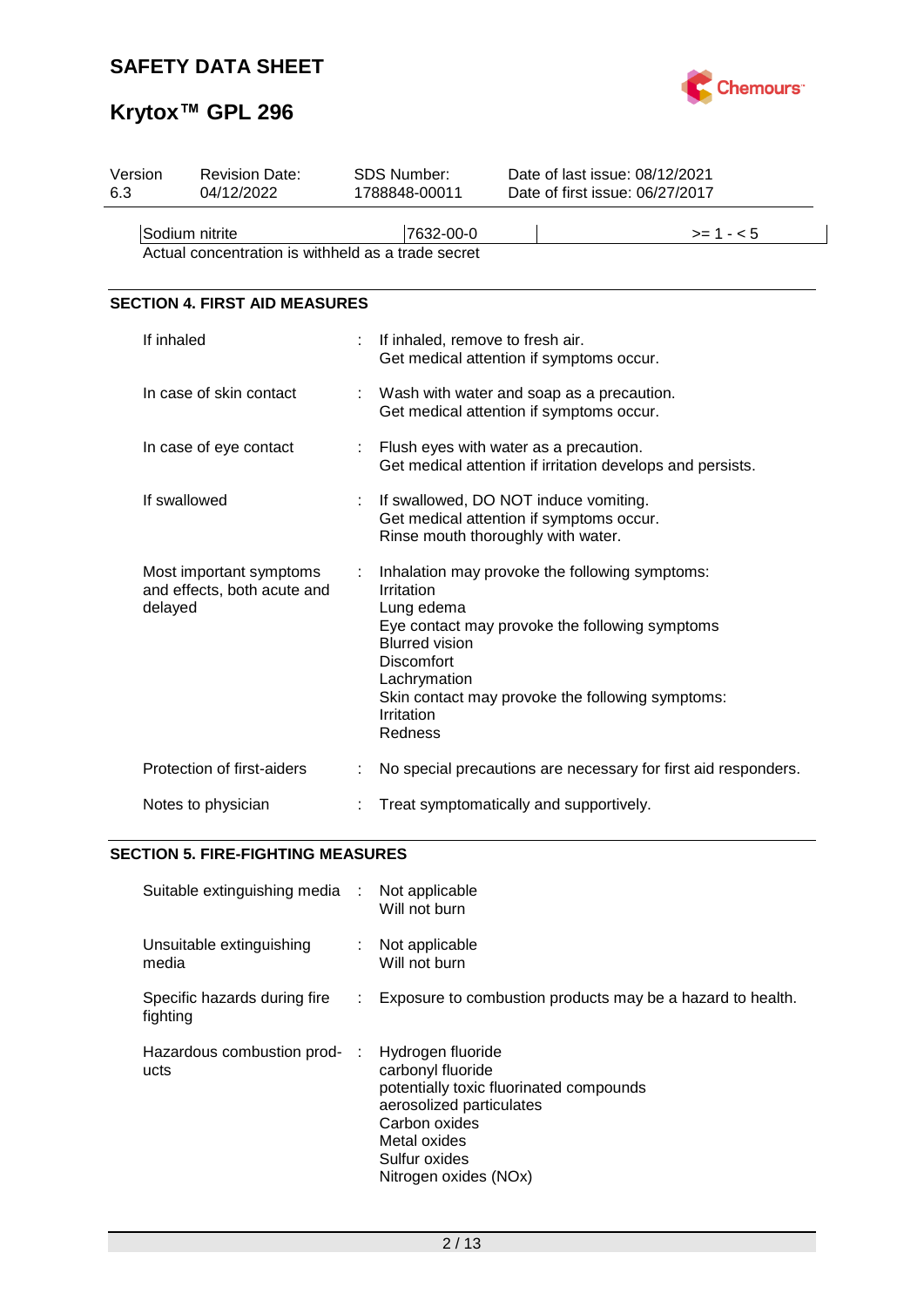

# **Krytox™ GPL 296**

| Version<br>6.3 | <b>Revision Date:</b><br>04/12/2022               |     | <b>SDS Number:</b><br>1788848-00011 | Date of last issue: 08/12/2021<br>Date of first issue: 06/27/2017                                                                                                                                                              |
|----------------|---------------------------------------------------|-----|-------------------------------------|--------------------------------------------------------------------------------------------------------------------------------------------------------------------------------------------------------------------------------|
| ods            | Specific extinguishing meth-                      | t i | SO.<br>Evacuate area.               | Use extinguishing measures that are appropriate to local cir-<br>cumstances and the surrounding environment.<br>Use water spray to cool unopened containers.<br>Remove undamaged containers from fire area if it is safe to do |
|                | Special protective equipment<br>for fire-fighters | ÷   | necessary.                          | Wear self-contained breathing apparatus for firefighting if<br>Use personal protective equipment.                                                                                                                              |

### **SECTION 6. ACCIDENTAL RELEASE MEASURES**

| Personal precautions, protec-:<br>tive equipment and emer-<br>gency procedures | Follow safe handling advice (see section 7) and personal pro-<br>tective equipment recommendations (see section 8).                                                                                                                                                                                                                                                                                                                                                                                                                                                                                                                                                    |
|--------------------------------------------------------------------------------|------------------------------------------------------------------------------------------------------------------------------------------------------------------------------------------------------------------------------------------------------------------------------------------------------------------------------------------------------------------------------------------------------------------------------------------------------------------------------------------------------------------------------------------------------------------------------------------------------------------------------------------------------------------------|
| Environmental precautions                                                      | $\therefore$ Avoid release to the environment.<br>Prevent further leakage or spillage if safe to do so.<br>Retain and dispose of contaminated wash water.<br>Local authorities should be advised if significant spillages<br>cannot be contained.                                                                                                                                                                                                                                                                                                                                                                                                                      |
| Methods and materials for<br>containment and cleaning up                       | Soak up with inert absorbent material.<br>For large spills, provide diking or other appropriate contain-<br>ment to keep material from spreading. If diked material can be<br>pumped, store recovered material in appropriate container.<br>Clean up remaining materials from spill with suitable absor-<br>bent.<br>Local or national regulations may apply to releases and dispo-<br>sal of this material, as well as those materials and items em-<br>ployed in the cleanup of releases. You will need to determine<br>which regulations are applicable.<br>Sections 13 and 15 of this SDS provide information regarding<br>certain local or national requirements. |

### **SECTION 7. HANDLING AND STORAGE**

| Technical measures          |    | : See Engineering measures under EXPOSURE<br>CONTROLS/PERSONAL PROTECTION section.                                                                                                                                         |
|-----------------------------|----|----------------------------------------------------------------------------------------------------------------------------------------------------------------------------------------------------------------------------|
| Local/Total ventilation     |    | : Use only with adequate ventilation.                                                                                                                                                                                      |
| Advice on safe handling     |    | : Do not breathe decomposition products.                                                                                                                                                                                   |
|                             |    | Handle in accordance with good industrial hygiene and safety<br>practice, based on the results of the workplace exposure as-<br>sessment<br>Take care to prevent spills, waste and minimize release to the<br>environment. |
| Conditions for safe storage | ÷. | Keep in properly labeled containers.<br>Store in accordance with the particular national regulations.                                                                                                                      |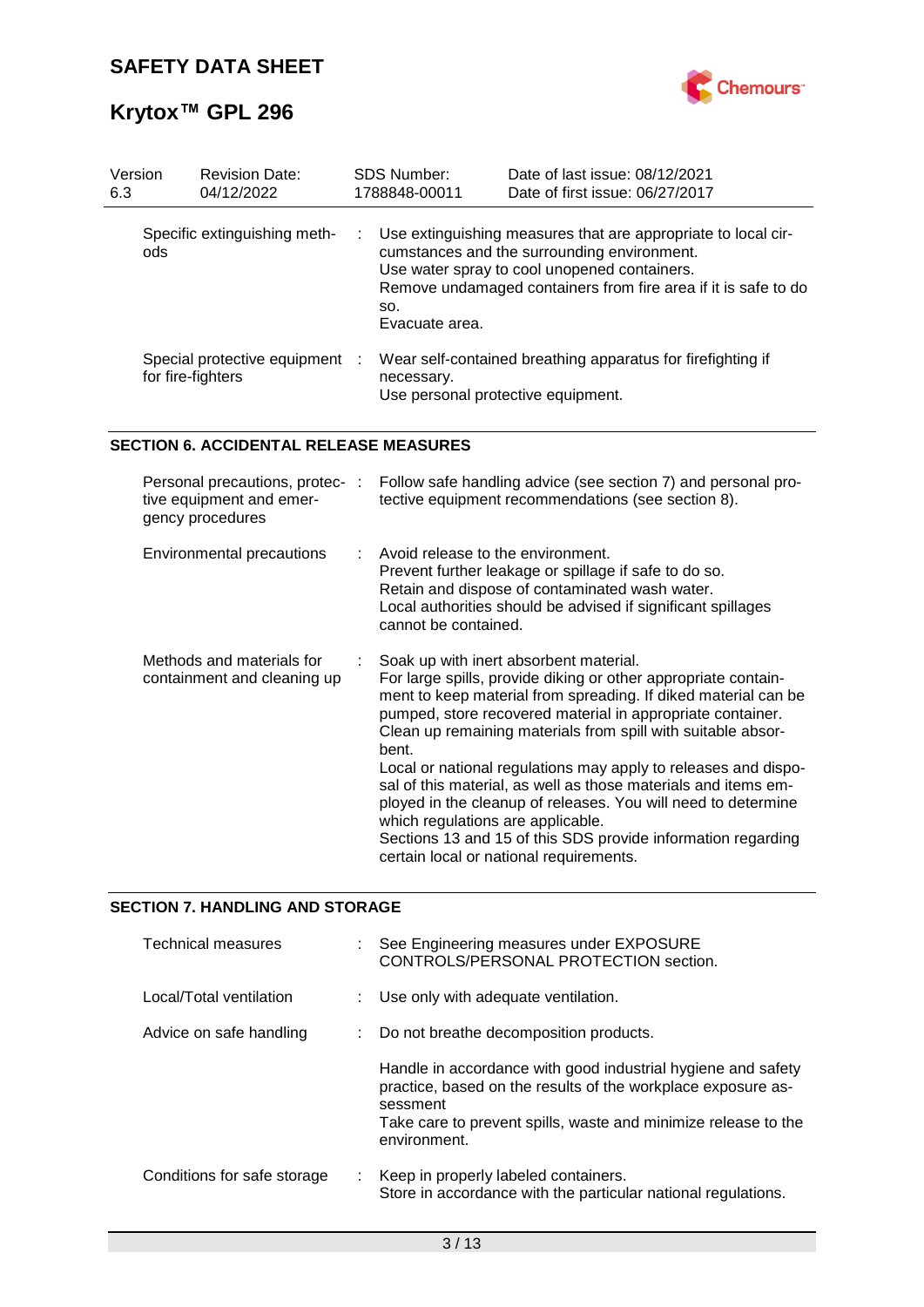

| Version                      | <b>Revision Date:</b> |                                                     | <b>SDS Number:</b> | Date of last issue: 08/12/2021                            |
|------------------------------|-----------------------|-----------------------------------------------------|--------------------|-----------------------------------------------------------|
| 6.3                          | 04/12/2022            |                                                     | 1788848-00011      | Date of first issue: 06/27/2017                           |
|                              | Materials to avoid    |                                                     |                    | : No special restrictions on storage with other products. |
| Further information on stor- |                       | No decomposition if stored and applied as directed. |                    |                                                           |
| age stability                |                       | ÷.                                                  |                    |                                                           |

### **SECTION 8. EXPOSURE CONTROLS/PERSONAL PROTECTION**

### **Ingredients with workplace control parameters**

Contains no substances with occupational exposure limit values.

### **Occupational exposure limits of decomposition products**

| Components          | CAS-No.   | Value type<br>(Form of<br>exposure) | Control parame-<br>ters / Permissible<br>concentration | <b>Basis</b>     |
|---------------------|-----------|-------------------------------------|--------------------------------------------------------|------------------|
| Hydrofluoric acid   | 7664-39-3 | <b>TWA</b>                          | $0.5$ ppm<br>(Fluorine)                                | <b>ACGIH</b>     |
|                     |           | $\mathsf{C}$                        | 2 ppm<br>(Fluorine)                                    | <b>ACGIH</b>     |
|                     |           | $\overline{\text{c}}$               | 6 ppm<br>$5$ mg/m <sup>3</sup>                         | <b>NIOSH REL</b> |
|                     |           | <b>TWA</b>                          | 3 ppm<br>$2.5$ mg/m <sup>3</sup>                       | <b>NIOSH REL</b> |
|                     |           | <b>TWA</b>                          | 3 ppm                                                  | OSHA Z-2         |
| Carbonyl difluoride | 353-50-4  | <b>TWA</b>                          | 2 ppm                                                  | <b>ACGIH</b>     |
|                     |           | <b>STEL</b>                         | 5 ppm                                                  | <b>ACGIH</b>     |
|                     |           | <b>TWA</b>                          | 2 ppm<br>$5 \text{ mg/m}^3$                            | <b>NIOSH REL</b> |
|                     |           | <b>ST</b>                           | 5 ppm<br>$15$ mg/m <sup>3</sup>                        | <b>NIOSH REL</b> |
| Carbon dioxide      | 124-38-9  | <b>TWA</b>                          | $\overline{5,000}$ ppm                                 | <b>ACGIH</b>     |
|                     |           | <b>STEL</b>                         | 30,000 ppm                                             | <b>ACGIH</b>     |
|                     |           | <b>TWA</b>                          | $5,000$ ppm<br>$9,000$ mg/m <sup>3</sup>               | <b>NIOSH REL</b> |
|                     |           | <b>ST</b>                           | 30,000 ppm<br>54,000 mg/m <sup>3</sup>                 | <b>NIOSH REL</b> |
|                     |           | <b>TWA</b>                          | 5,000 ppm<br>$9,000$ mg/m <sup>3</sup>                 | OSHA Z-1         |
| Carbon monoxide     | 630-08-0  | <b>TWA</b>                          | 25 ppm                                                 | <b>ACGIH</b>     |
|                     |           | <b>TWA</b>                          | 35 ppm<br>$40$ mg/m <sup>3</sup>                       | <b>NIOSH REL</b> |
|                     |           | $\mathsf{C}$                        | 200 ppm<br>229 mg/m <sup>3</sup>                       | <b>NIOSH REL</b> |
|                     |           | <b>TWA</b>                          | 50 ppm<br>55 mg/m <sup>3</sup>                         | OSHA Z-1         |

**Engineering measures** : Processing may form hazardous compounds (see section 10).

Ensure adequate ventilation, especially in confined areas.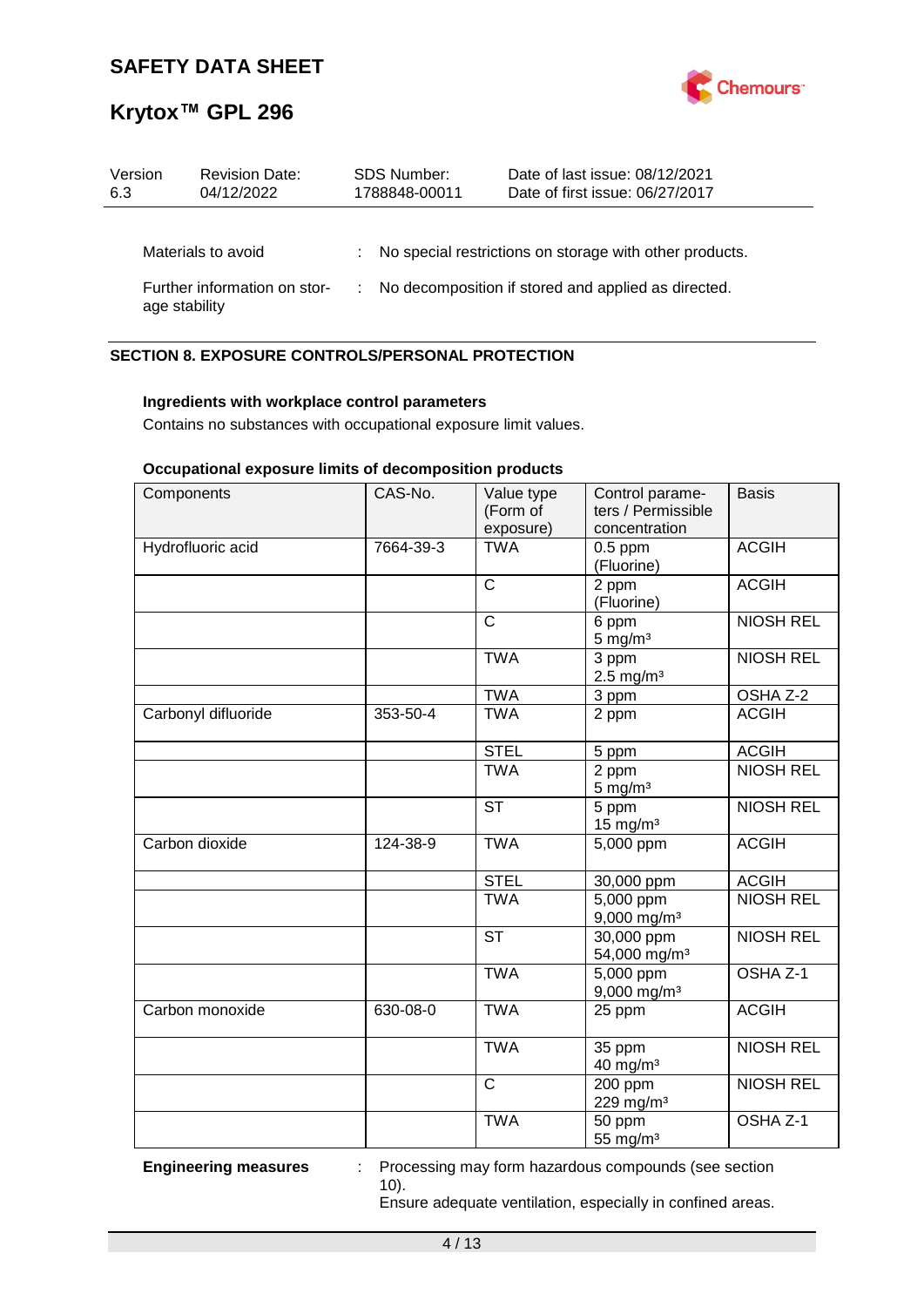

| Version<br><b>Revision Date:</b><br>6.3<br>04/12/2022 |                               | SDS Number:<br>1788848-00011 | Date of last issue: 08/12/2021<br>Date of first issue: 06/27/2017                                                                                                                                                                                                                                                                                                                                                                                                                                                                                                                                                                                                                                        |                                                                                                                                                                                                                   |  |
|-------------------------------------------------------|-------------------------------|------------------------------|----------------------------------------------------------------------------------------------------------------------------------------------------------------------------------------------------------------------------------------------------------------------------------------------------------------------------------------------------------------------------------------------------------------------------------------------------------------------------------------------------------------------------------------------------------------------------------------------------------------------------------------------------------------------------------------------------------|-------------------------------------------------------------------------------------------------------------------------------------------------------------------------------------------------------------------|--|
|                                                       |                               |                              |                                                                                                                                                                                                                                                                                                                                                                                                                                                                                                                                                                                                                                                                                                          | Minimize workplace exposure concentrations.                                                                                                                                                                       |  |
|                                                       | Personal protective equipment |                              |                                                                                                                                                                                                                                                                                                                                                                                                                                                                                                                                                                                                                                                                                                          |                                                                                                                                                                                                                   |  |
| Respiratory protection                                |                               |                              | General and local exhaust ventilation is recommended to<br>maintain vapor exposures below recommended limits. Where<br>concentrations are above recommended limits or are<br>unknown, appropriate respiratory protection should be worn.<br>Follow OSHA respirator regulations (29 CFR 1910.134) and<br>use NIOSH/MSHA approved respirators. Protection provided<br>by air purifying respirators against exposure to any hazar-<br>dous chemical is limited. Use a positive pressure air supplied<br>respirator if there is any potential for uncontrolled release,<br>exposure levels are unknown, or any other circumstance<br>where air purifying respirators may not provide adequate<br>protection. |                                                                                                                                                                                                                   |  |
|                                                       | Hand protection               |                              |                                                                                                                                                                                                                                                                                                                                                                                                                                                                                                                                                                                                                                                                                                          |                                                                                                                                                                                                                   |  |
|                                                       | Remarks                       |                              |                                                                                                                                                                                                                                                                                                                                                                                                                                                                                                                                                                                                                                                                                                          | Wash hands before breaks and at the end of workday.                                                                                                                                                               |  |
|                                                       | Eye protection                |                              | Safety glasses                                                                                                                                                                                                                                                                                                                                                                                                                                                                                                                                                                                                                                                                                           | Wear the following personal protective equipment:                                                                                                                                                                 |  |
|                                                       | Skin and body protection      |                              |                                                                                                                                                                                                                                                                                                                                                                                                                                                                                                                                                                                                                                                                                                          | Skin should be washed after contact.                                                                                                                                                                              |  |
|                                                       | Hygiene measures              |                              | king place.                                                                                                                                                                                                                                                                                                                                                                                                                                                                                                                                                                                                                                                                                              | If exposure to chemical is likely during typical use, provide<br>eye flushing systems and safety showers close to the wor-<br>When using do not eat, drink or smoke.<br>Wash contaminated clothing before re-use. |  |

## **SECTION 9. PHYSICAL AND CHEMICAL PROPERTIES**

| Appearance                                                     |       | Grease              |
|----------------------------------------------------------------|-------|---------------------|
| Color                                                          |       | yellow              |
| Odor                                                           | t - 1 | odorless            |
| Odor Threshold                                                 | × 1   | No data available   |
| рH                                                             |       | : 7                 |
| Melting point/freezing point                                   |       | : No data available |
| Initial boiling point and boiling : No data available<br>range |       |                     |
| Flash point                                                    |       | Not applicable      |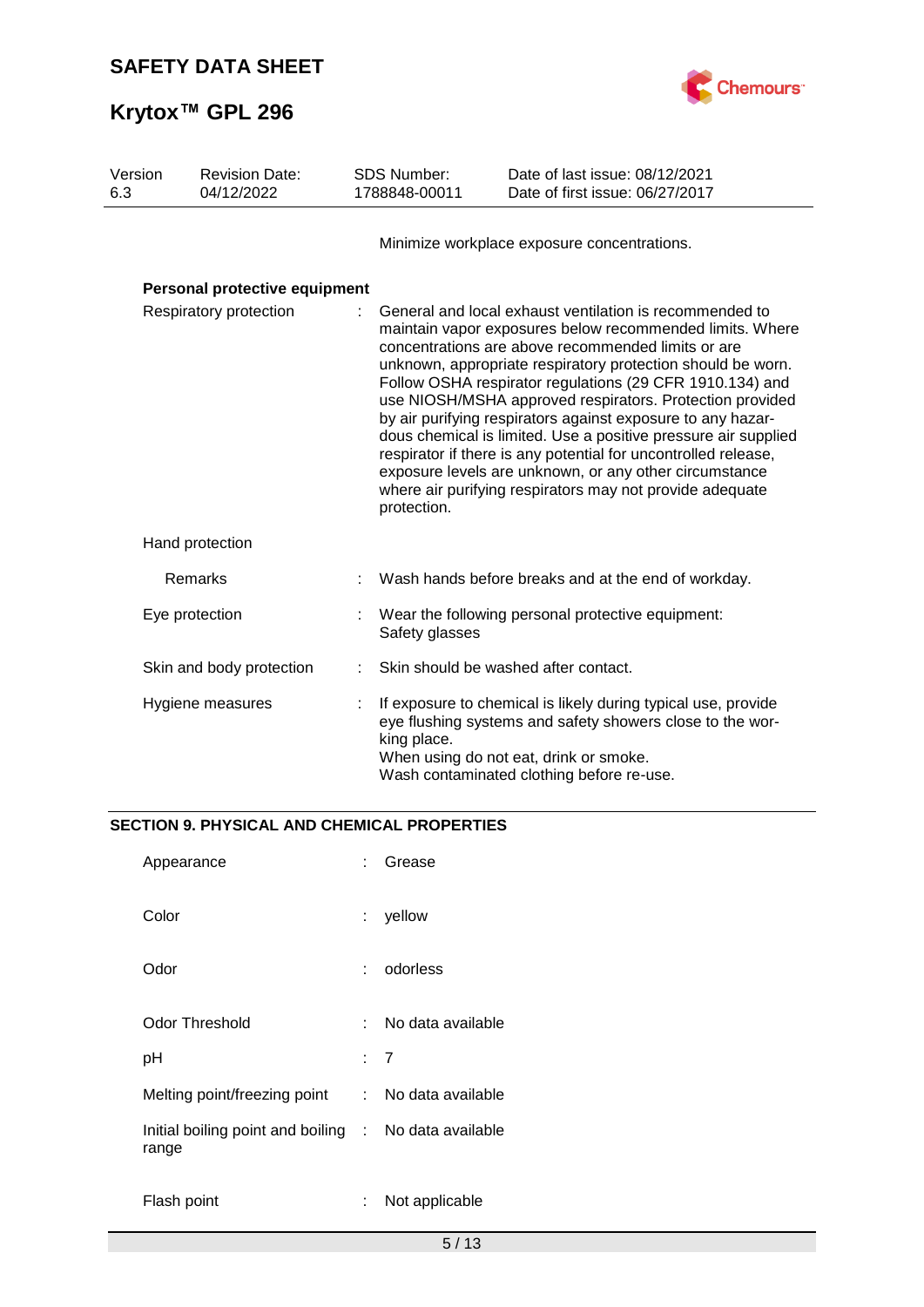

# **Krytox™ GPL 296**

| Version<br>6.3 |                                            | <b>Revision Date:</b><br>04/12/2022 |   | <b>SDS Number:</b><br>1788848-00011 | Date of last issue: 08/12/2021<br>Date of first issue: 06/27/2017 |
|----------------|--------------------------------------------|-------------------------------------|---|-------------------------------------|-------------------------------------------------------------------|
|                |                                            |                                     |   |                                     |                                                                   |
|                | Evaporation rate                           |                                     |   | Not applicable                      |                                                                   |
|                | Flammability (solid, gas)                  |                                     | ÷ | Will not burn                       |                                                                   |
|                | flammability limit                         | Upper explosion limit / Upper       | ÷ | No data available                   |                                                                   |
|                | flammability limit                         | Lower explosion limit / Lower       | ÷ | No data available                   |                                                                   |
|                | Vapor pressure                             |                                     |   | Not applicable                      |                                                                   |
|                | Relative vapor density                     |                                     |   | Not applicable                      |                                                                   |
|                | Relative density                           |                                     |   | 1.9                                 |                                                                   |
|                | Solubility(ies)<br>Water solubility        |                                     |   | insoluble                           |                                                                   |
|                | Partition coefficient: n-<br>octanol/water |                                     |   | Not applicable                      |                                                                   |
|                | Autoignition temperature                   |                                     | ÷ | No data available                   |                                                                   |
|                |                                            | Decomposition temperature           |   | 608 °F / 320 °C                     |                                                                   |
|                | Viscosity<br>Viscosity, kinematic          |                                     | ÷ | Not applicable                      |                                                                   |
|                | <b>Explosive properties</b>                |                                     |   | Not explosive                       |                                                                   |
|                | Oxidizing properties                       |                                     |   |                                     | The substance or mixture is not classified as oxidizing.          |
|                | Particle size                              |                                     |   | No data available                   |                                                                   |
|                |                                            |                                     |   |                                     |                                                                   |

### **SECTION 10. STABILITY AND REACTIVITY**

| Reactivity                                                       | t. | Not classified as a reactivity hazard.                                       |
|------------------------------------------------------------------|----|------------------------------------------------------------------------------|
| Chemical stability                                               | ÷  | Stable under normal conditions.                                              |
| Possibility of hazardous reac-<br>tions                          | ÷  | Hazardous decomposition products will be formed at elevated<br>temperatures. |
| Conditions to avoid                                              | ÷  | None known.                                                                  |
| Incompatible materials                                           |    | None.                                                                        |
| <b>Hazardous decomposition products</b><br>Thermal decomposition | ÷  | Hydrofluoric acid                                                            |

#### Carbonyl difluoride Carbon dioxide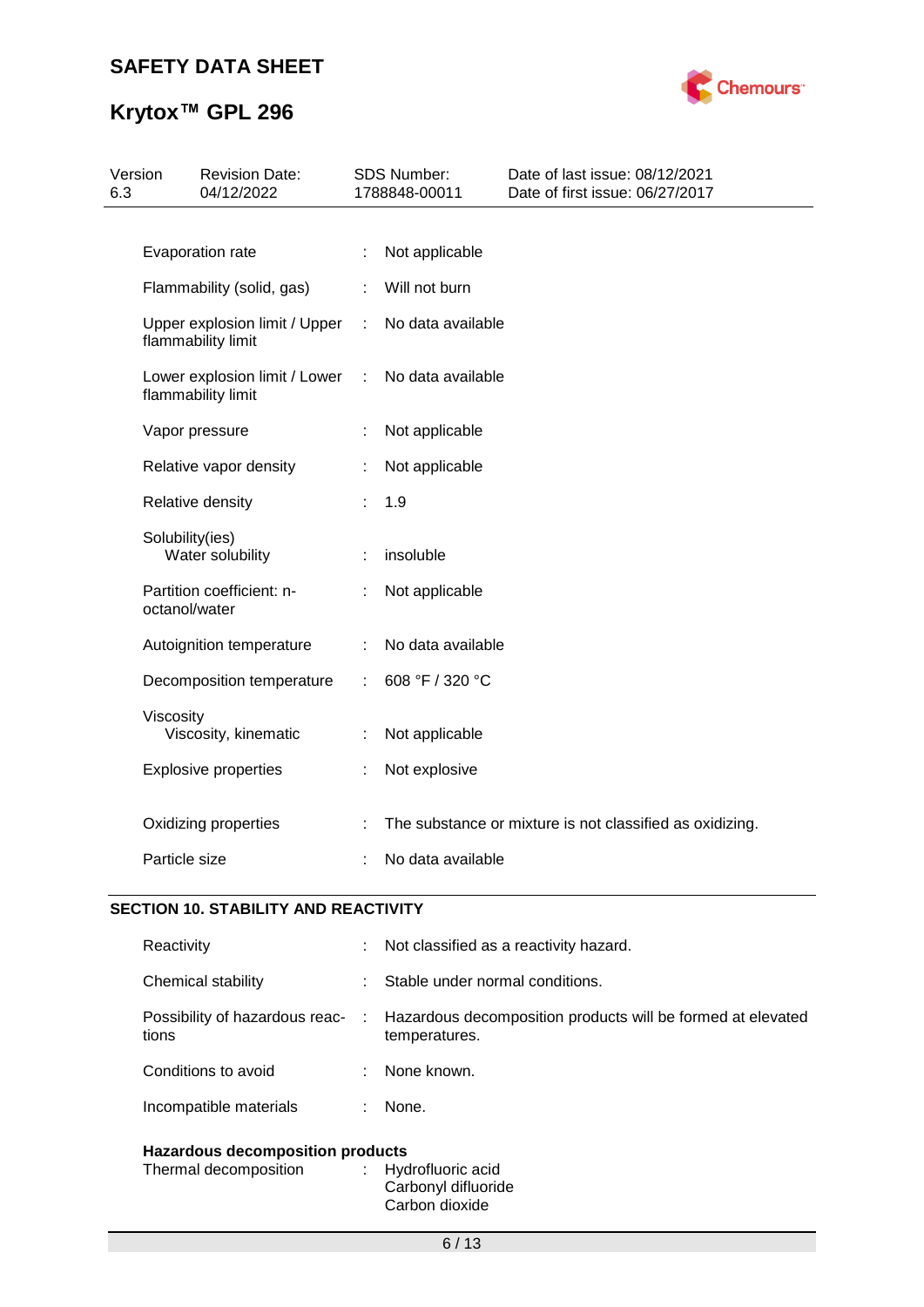

# **Krytox™ GPL 296**

| Assessment: The substance or mixture has no acute oral tox-<br>Acute toxicity estimate: > 200 mg/l |
|----------------------------------------------------------------------------------------------------|
|                                                                                                    |
|                                                                                                    |
|                                                                                                    |
|                                                                                                    |
|                                                                                                    |
|                                                                                                    |
|                                                                                                    |
|                                                                                                    |
|                                                                                                    |
|                                                                                                    |
|                                                                                                    |
|                                                                                                    |
| Test atmosphere: dust/mist<br>Method: Calculation method                                           |
|                                                                                                    |
|                                                                                                    |
|                                                                                                    |
|                                                                                                    |
|                                                                                                    |
| Test atmosphere: dust/mist                                                                         |
|                                                                                                    |
|                                                                                                    |
|                                                                                                    |
|                                                                                                    |
|                                                                                                    |
| <b>OECD Test Guideline 404</b>                                                                     |
|                                                                                                    |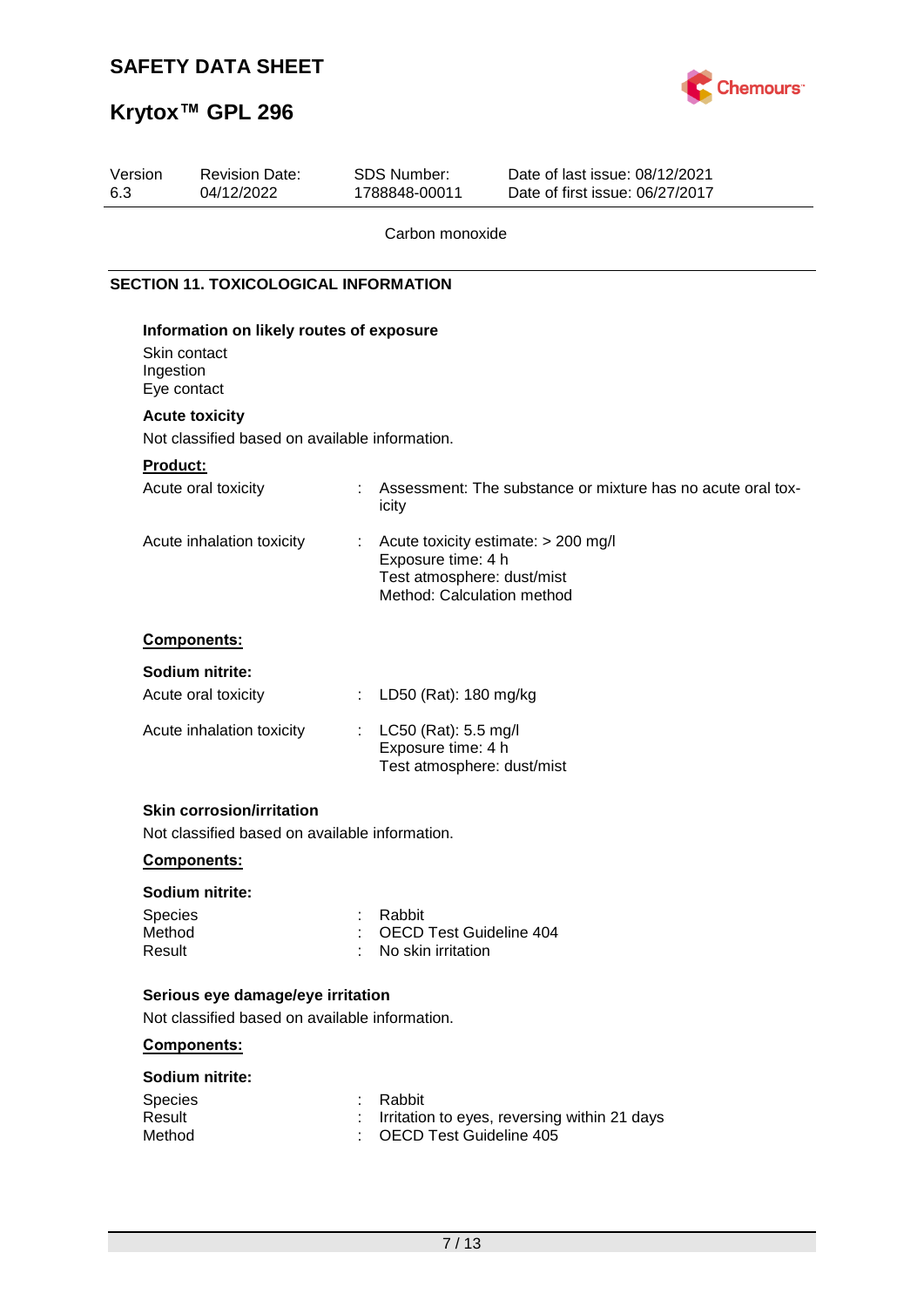

|             | <b>Revision Date:</b><br>04/12/2022 |                                                                                                                                                                                                                                  | <b>SDS Number:</b>                                                           | Date of last issue: 08/12/2021<br>Date of first issue: 06/27/2017                                                                                                                                                                                                                                                                                                                                                                                                                                                                                            |
|-------------|-------------------------------------|----------------------------------------------------------------------------------------------------------------------------------------------------------------------------------------------------------------------------------|------------------------------------------------------------------------------|--------------------------------------------------------------------------------------------------------------------------------------------------------------------------------------------------------------------------------------------------------------------------------------------------------------------------------------------------------------------------------------------------------------------------------------------------------------------------------------------------------------------------------------------------------------|
|             |                                     |                                                                                                                                                                                                                                  |                                                                              |                                                                                                                                                                                                                                                                                                                                                                                                                                                                                                                                                              |
|             |                                     |                                                                                                                                                                                                                                  |                                                                              |                                                                                                                                                                                                                                                                                                                                                                                                                                                                                                                                                              |
|             |                                     |                                                                                                                                                                                                                                  |                                                                              |                                                                                                                                                                                                                                                                                                                                                                                                                                                                                                                                                              |
|             |                                     |                                                                                                                                                                                                                                  |                                                                              |                                                                                                                                                                                                                                                                                                                                                                                                                                                                                                                                                              |
|             |                                     |                                                                                                                                                                                                                                  |                                                                              |                                                                                                                                                                                                                                                                                                                                                                                                                                                                                                                                                              |
|             |                                     |                                                                                                                                                                                                                                  |                                                                              |                                                                                                                                                                                                                                                                                                                                                                                                                                                                                                                                                              |
|             |                                     |                                                                                                                                                                                                                                  |                                                                              | Test Type: Bacterial reverse mutation assay (AMES)                                                                                                                                                                                                                                                                                                                                                                                                                                                                                                           |
|             |                                     |                                                                                                                                                                                                                                  |                                                                              | Test Type: In vitro mammalian cell gene mutation test                                                                                                                                                                                                                                                                                                                                                                                                                                                                                                        |
|             |                                     |                                                                                                                                                                                                                                  |                                                                              | Test Type: Mammalian erythrocyte micronucleus test (in vivo<br>Application Route: Intraperitoneal injection                                                                                                                                                                                                                                                                                                                                                                                                                                                  |
|             |                                     |                                                                                                                                                                                                                                  | Species: Rat                                                                 | Test Type: Mammalian erythrocyte micronucleus test (in vivo<br>Application Route: Intraperitoneal injection                                                                                                                                                                                                                                                                                                                                                                                                                                                  |
|             |                                     |                                                                                                                                                                                                                                  |                                                                              |                                                                                                                                                                                                                                                                                                                                                                                                                                                                                                                                                              |
|             |                                     |                                                                                                                                                                                                                                  |                                                                              |                                                                                                                                                                                                                                                                                                                                                                                                                                                                                                                                                              |
|             |                                     |                                                                                                                                                                                                                                  |                                                                              |                                                                                                                                                                                                                                                                                                                                                                                                                                                                                                                                                              |
| Result      |                                     |                                                                                                                                                                                                                                  | Rat<br>Ingestion<br>2 Years<br>negative                                      |                                                                                                                                                                                                                                                                                                                                                                                                                                                                                                                                                              |
| <b>IARC</b> |                                     |                                                                                                                                                                                                                                  |                                                                              | 7632-00-0<br>(nitrite (ingested) under conditions that result in endogenous nitrosation)                                                                                                                                                                                                                                                                                                                                                                                                                                                                     |
| <b>OSHA</b> |                                     |                                                                                                                                                                                                                                  |                                                                              | No component of this product present at levels greater than or equal to 0.1% is                                                                                                                                                                                                                                                                                                                                                                                                                                                                              |
| <b>NTP</b>  |                                     |                                                                                                                                                                                                                                  |                                                                              | No ingredient of this product present at levels greater than or equal to 0.1% is                                                                                                                                                                                                                                                                                                                                                                                                                                                                             |
|             | Version                             | <b>Skin sensitization</b><br>Components:<br>Sodium nitrite:<br>Genotoxicity in vitro<br>Genotoxicity in vivo<br>Carcinogenicity<br><b>Components:</b><br>Sodium nitrite:<br>Species<br><b>Application Route</b><br>Exposure time | <b>Respiratory sensitization</b><br>Germ cell mutagenicity<br>Sodium nitrite | 1788848-00011<br>Respiratory or skin sensitization<br>Not classified based on available information.<br>Not classified based on available information.<br>Not classified based on available information.<br>Result: positive<br>Result: positive<br>cytogenetic assay)<br>Species: Mouse<br>Result: negative<br>cytogenetic assay)<br>Result: negative<br>Not classified based on available information.<br>Group 2A: Probably carcinogenic to humans<br>on OSHA's list of regulated carcinogens.<br>identified as a known or anticipated carcinogen by NTP. |

### **Reproductive toxicity**

Not classified based on available information.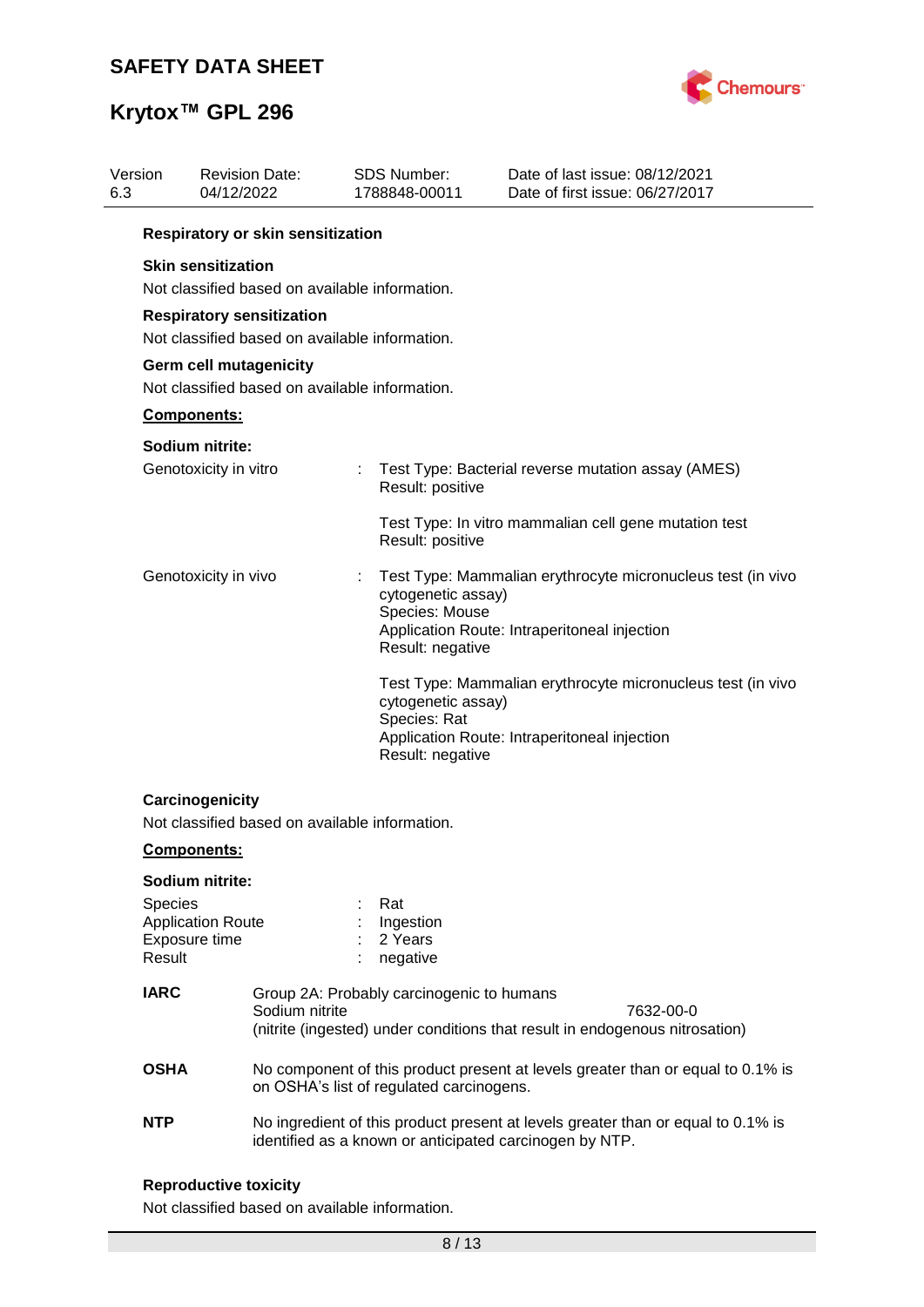

# **Krytox™ GPL 296**

| Version<br>6.3 |                    | <b>Revision Date:</b><br>04/12/2022                                           |   | <b>SDS Number:</b><br>1788848-00011                                | Date of last issue: 08/12/2021<br>Date of first issue: 06/27/2017 |
|----------------|--------------------|-------------------------------------------------------------------------------|---|--------------------------------------------------------------------|-------------------------------------------------------------------|
|                |                    | Components:                                                                   |   |                                                                    |                                                                   |
|                |                    | Sodium nitrite:                                                               |   |                                                                    |                                                                   |
|                |                    | Effects on fertility                                                          |   | Species: Mouse<br>Application Route: Ingestion<br>Result: negative | Test Type: Two-generation reproduction toxicity study             |
|                |                    | Effects on fetal development                                                  | ÷ | Species: Rat<br>Application Route: Ingestion<br>Result: negative   | Test Type: Embryo-fetal development                               |
|                |                    | <b>STOT-single exposure</b><br>Not classified based on available information. |   |                                                                    |                                                                   |
|                |                    | <b>STOT-repeated exposure</b>                                                 |   |                                                                    |                                                                   |
|                |                    | Not classified based on available information.                                |   |                                                                    |                                                                   |
|                |                    | <b>Repeated dose toxicity</b>                                                 |   |                                                                    |                                                                   |
|                |                    | <b>Components:</b>                                                            |   |                                                                    |                                                                   |
|                |                    | Sodium nitrite:                                                               |   |                                                                    |                                                                   |
|                | Species            |                                                                               |   | Rat                                                                |                                                                   |
|                | <b>NOAEL</b>       | <b>Application Route</b>                                                      |   | 10 mg/kg<br>Ingestion                                              |                                                                   |
|                |                    | Exposure time                                                                 |   | 2y                                                                 |                                                                   |
|                |                    | <b>Aspiration toxicity</b>                                                    |   |                                                                    |                                                                   |
|                |                    | Not classified based on available information.                                |   |                                                                    |                                                                   |
|                |                    | <b>SECTION 12. ECOLOGICAL INFORMATION</b>                                     |   |                                                                    |                                                                   |
|                |                    |                                                                               |   |                                                                    |                                                                   |
|                | <b>Ecotoxicity</b> |                                                                               |   |                                                                    |                                                                   |
|                |                    | Components:                                                                   |   |                                                                    |                                                                   |
|                |                    | Sodium nitrite:                                                               |   |                                                                    |                                                                   |
|                |                    | Toxicity to fish                                                              |   | Exposure time: 96 h                                                | LC50 (Oncorhynchus mykiss (rainbow trout)): 0.54 mg/l             |
|                |                    | Toxicity to daphnia and other :                                               |   |                                                                    | EC50 (Daphnia magna (Water flea)): 15.4 mg/l                      |
|                |                    | aquatic invertebrates                                                         |   | Exposure time: 48 h<br>Method: OECD Test Guideline 202             |                                                                   |
|                |                    | Toxicity to algae/aquatic                                                     |   |                                                                    | EC50 (Scenedesmus capricornutum (fresh water algae)): >           |
|                | plants             |                                                                               |   | 100 mg/l                                                           |                                                                   |
|                |                    |                                                                               |   | Exposure time: 72 h<br>Method: OECD Test Guideline 201             |                                                                   |
|                |                    |                                                                               |   |                                                                    |                                                                   |
|                |                    |                                                                               |   | mg/l                                                               | NOEC (Scenedesmus capricornutum (fresh water algae)): 100         |
|                |                    |                                                                               |   | Exposure time: 72 h                                                |                                                                   |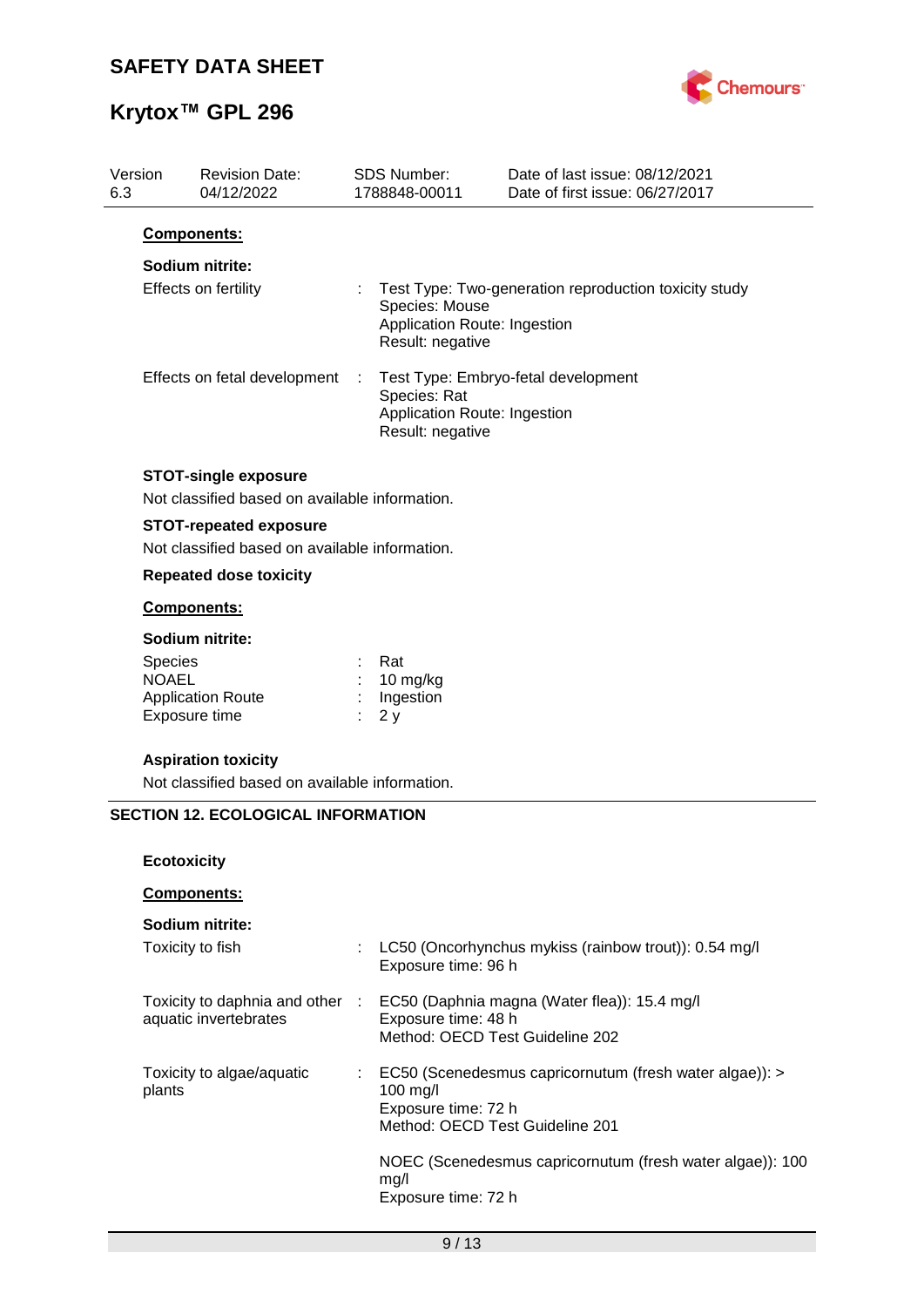

## **Krytox™ GPL 296**

| Version<br>6.3 |              | <b>Revision Date:</b><br>04/12/2022                                                               | <b>SDS Number:</b><br>1788848-00011     | Date of last issue: 08/12/2021<br>Date of first issue: 06/27/2017           |
|----------------|--------------|---------------------------------------------------------------------------------------------------|-----------------------------------------|-----------------------------------------------------------------------------|
|                |              |                                                                                                   |                                         | Method: OECD Test Guideline 201                                             |
|                | icity)       | Toxicity to fish (Chronic tox-                                                                    | Exposure time: 30 d                     | : NOEC (Cyprinus carpio (Carp)): 21 mg/l<br>Method: OECD Test Guideline 210 |
|                | ic toxicity) | Toxicity to daphnia and other : NOEC (Penaeid Shrimp): 9.86 mg/l<br>aquatic invertebrates (Chron- | Exposure time: 80 d                     |                                                                             |
|                |              | Toxicity to microorganisms                                                                        | : EC50: 281 mg/l<br>Exposure time: 48 h |                                                                             |
|                |              | <b>Persistence and degradability</b><br>No data available                                         |                                         |                                                                             |
|                |              | <b>Bioaccumulative potential</b><br>No data available                                             |                                         |                                                                             |
|                |              | <b>Mobility in soil</b><br>No data available                                                      |                                         |                                                                             |
|                |              | Other adverse effects<br>No data available                                                        |                                         |                                                                             |
|                |              | <b>SECTION 13. DISPOSAL CONSIDERATIONS</b>                                                        |                                         |                                                                             |

#### **Disposal methods**

| Waste from residues    | : Dispose of in accordance with local regulations.                                                                                                             |
|------------------------|----------------------------------------------------------------------------------------------------------------------------------------------------------------|
| Contaminated packaging | Empty containers should be taken to an approved waste<br>handling site for recycling or disposal.<br>If not otherwise specified: Dispose of as unused product. |

### **SECTION 14. TRANSPORT INFORMATION**

### **International Regulations**

### **UNRTDG**

Not regulated as a dangerous good

**IATA-DGR** Not regulated as a dangerous good

### **IMDG-Code**

Not regulated as a dangerous good

### **Transport in bulk according to Annex II of MARPOL 73/78 and the IBC Code**

Not applicable for product as supplied.

### **Domestic regulation**

### **49 CFR**

| UN/ID/NA number      | $\therefore$ UN 3077                                 |
|----------------------|------------------------------------------------------|
| Proper shipping name | : Environmentally hazardous substance, solid, n.o.s. |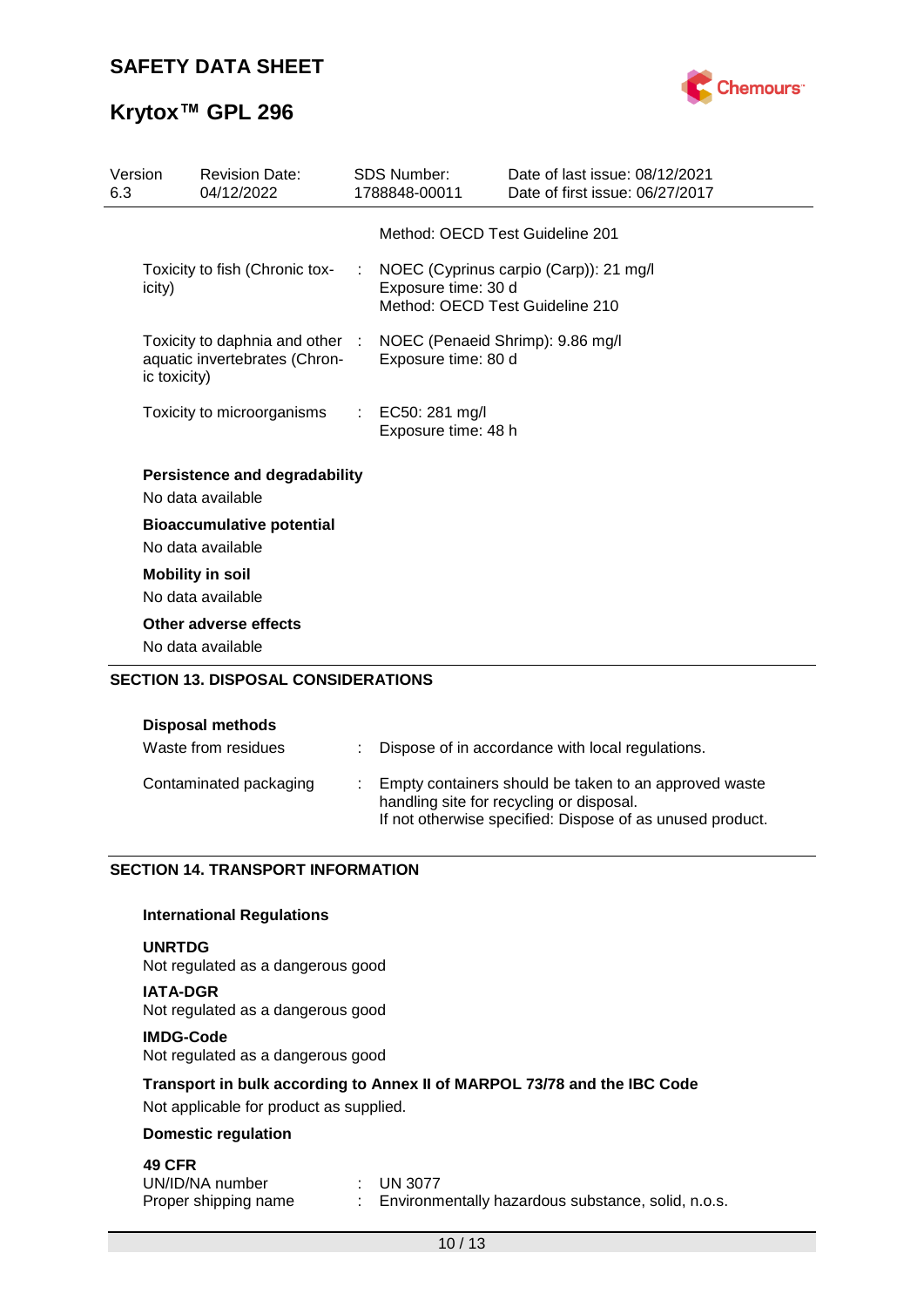

| Version                                              | <b>Revision Date:</b>             | <b>SDS Number:</b>                                 | Date of last issue: 08/12/2021                                                                                         |
|------------------------------------------------------|-----------------------------------|----------------------------------------------------|------------------------------------------------------------------------------------------------------------------------|
| 6.3                                                  | 04/12/2022                        | 1788848-00011                                      | Date of first issue: 06/27/2017                                                                                        |
| Class<br>Labels<br><b>ERG Code</b><br><b>Remarks</b> | Packing group<br>Marine pollutant | (Sodium nitrite)<br>9<br>Ш<br>CLASS 9<br>171<br>no | THE ABOVE INFORMATION ONLY APPLIES TO PACKAGE<br>SIZES WHERE THE HAZARDOUS SUBSTANCE MEETS<br>THE REPORTABLE QUANTITY. |

### **Special precautions for user**

The transport classification(s) provided herein are for informational purposes only, and solely based upon the properties of the unpackaged material as it is described within this Safety Data Sheet. Transportation classifications may vary by mode of transportation, package sizes, and variations in regional or country regulations.

### **SECTION 15. REGULATORY INFORMATION**

### **CERCLA Reportable Quantity**

| Components     | CAS-No.   | Component RQ | Calculated product RQ |
|----------------|-----------|--------------|-----------------------|
|                |           | (lbs)        | (lbs)                 |
| Sodium nitrite | 7632-00-0 | 100          | 5050                  |

#### **SARA 304 Extremely Hazardous Substances Reportable Quantity**

This material does not contain any components with a section 304 EHS RQ.

#### **SARA 302 Extremely Hazardous Substances Threshold Planning Quantity**

This material does not contain any components with a section 302 EHS TPQ.

| SARA 311/312 Hazards | $\therefore$ No SARA Hazards |                                           |                                                                |
|----------------------|------------------------------|-------------------------------------------|----------------------------------------------------------------|
| <b>SARA 313</b>      |                              | tablished by SARA Title III, Section 313: | : The following components are subject to reporting levels es- |
|                      | Sodium nitrite               | 7632-00-0                                 | $>= 1 - 5\%$                                                   |

#### **US State Regulations**

#### **Pennsylvania Right To Know**

| Trade secret |
|--------------|
| Trade secret |
| 7632-00-0    |
|              |

#### **California Prop. 65**

WARNING: This product can expose you to chemicals including Pentadecafluorooctanoic acid, which is/are known to the State of California to cause birth defects or other reproductive harm. For more information go to www.P65Warnings.ca.gov. Note to User: This product is not made with PFOA nor is PFOA intentionally present in the product; however, it is possible that PFOA may be present as an impurity at background (environmental) levels.

#### **California List of Hazardous Substances**

| Molybdenum thiocarbamate | Trade secret |
|--------------------------|--------------|
| Sodium nitrite           | 7632-00-0    |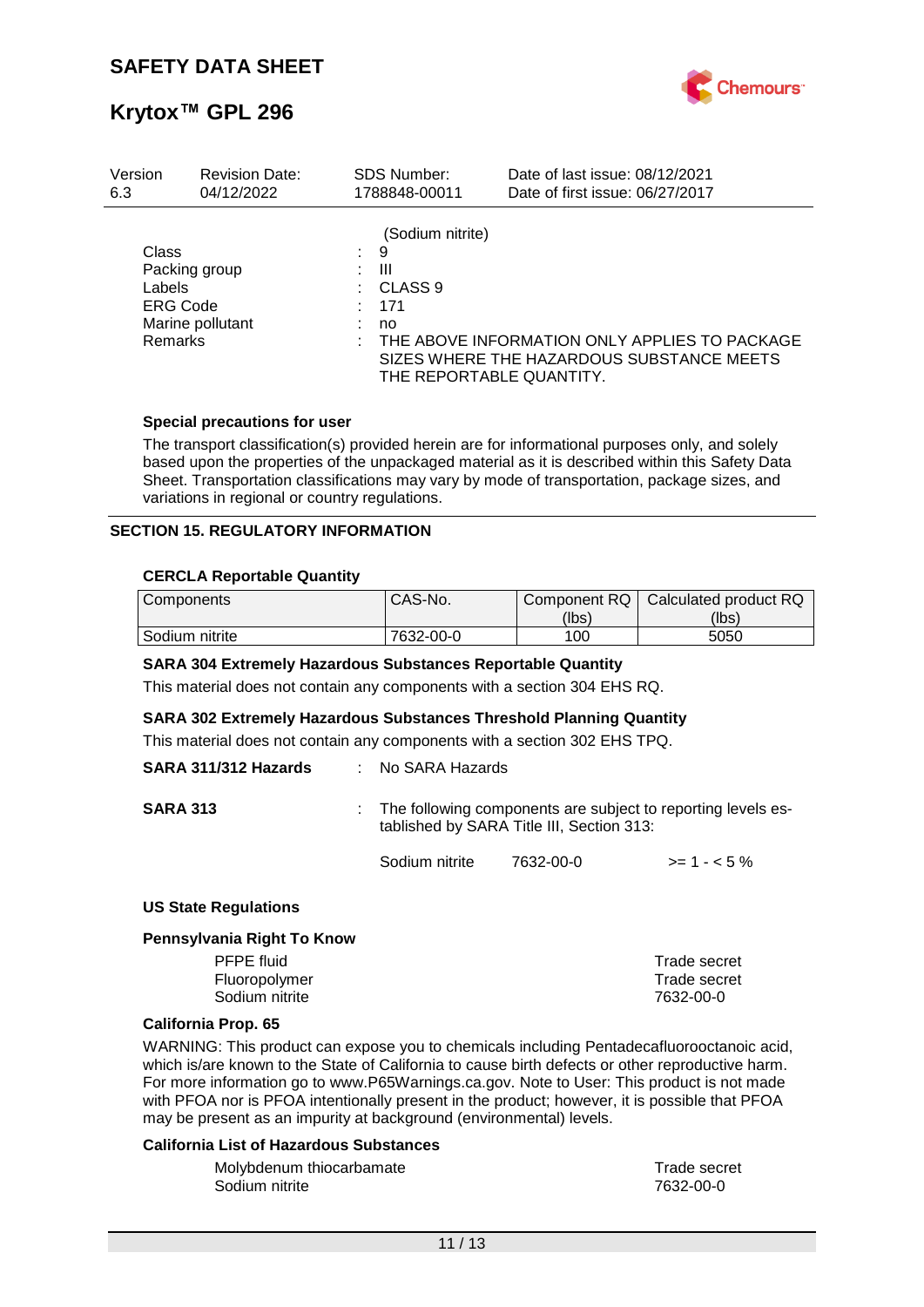

## **Krytox™ GPL 296**

| Version | <b>Revision Date:</b> | SDS Number:   | Date of last issue: 08/12/2021  |
|---------|-----------------------|---------------|---------------------------------|
| -6.3    | 04/12/2022            | 1788848-00011 | Date of first issue: 06/27/2017 |

### **Additional regulatory information**

Sodium nitrite 7632-00-0

The United States Environmental Protection Agency (USEPA) has established a Significant New Use Rule (SNUR) for one of the components in this product. See 40 CFR § 721.4740

### **SECTION 16. OTHER INFORMATION**

### **Further information**





Krytox™ and any associated logos are trademarks or copyrights of The Chemours Company FC, LLC.

Chemours™ and the Chemours Logo are trademarks of The Chemours Company. Before use read Chemours safety information.

For further information contact the local Chemours office or nominated distributors.

### **Full text of other abbreviations**

| <b>ACGIH</b>        | : USA. ACGIH Threshold Limit Values (TLV)                                                      |
|---------------------|------------------------------------------------------------------------------------------------|
| NIOSH REL           | USA. NIOSH Recommended Exposure Limits                                                         |
| OSHA Z-1            | USA. Occupational Exposure Limits (OSHA) - Table Z-1 Lim-<br>its for Air Contaminants          |
|                     |                                                                                                |
| OSHA Z-2            | : USA. Occupational Exposure Limits (OSHA) - Table Z-2                                         |
| ACGIH / TWA         | 8-hour, time-weighted average                                                                  |
| <b>ACGIH / STEL</b> | : Short-term exposure limit                                                                    |
| ACGIH / C           | Ceiling limit                                                                                  |
| NIOSH REL / TWA     | : Time-weighted average concentration for up to a 10-hour<br>workday during a 40-hour workweek |
| NIOSH REL / ST      | : STEL - 15-minute TWA exposure that should not be exceeded<br>at any time during a workday    |
| NIOSH REL / C       | : Ceiling value not be exceeded at any time.                                                   |
| OSHA Z-1 / TWA      | 8-hour time weighted average                                                                   |
| OSHA Z-2 / TWA      | 8-hour time weighted average                                                                   |